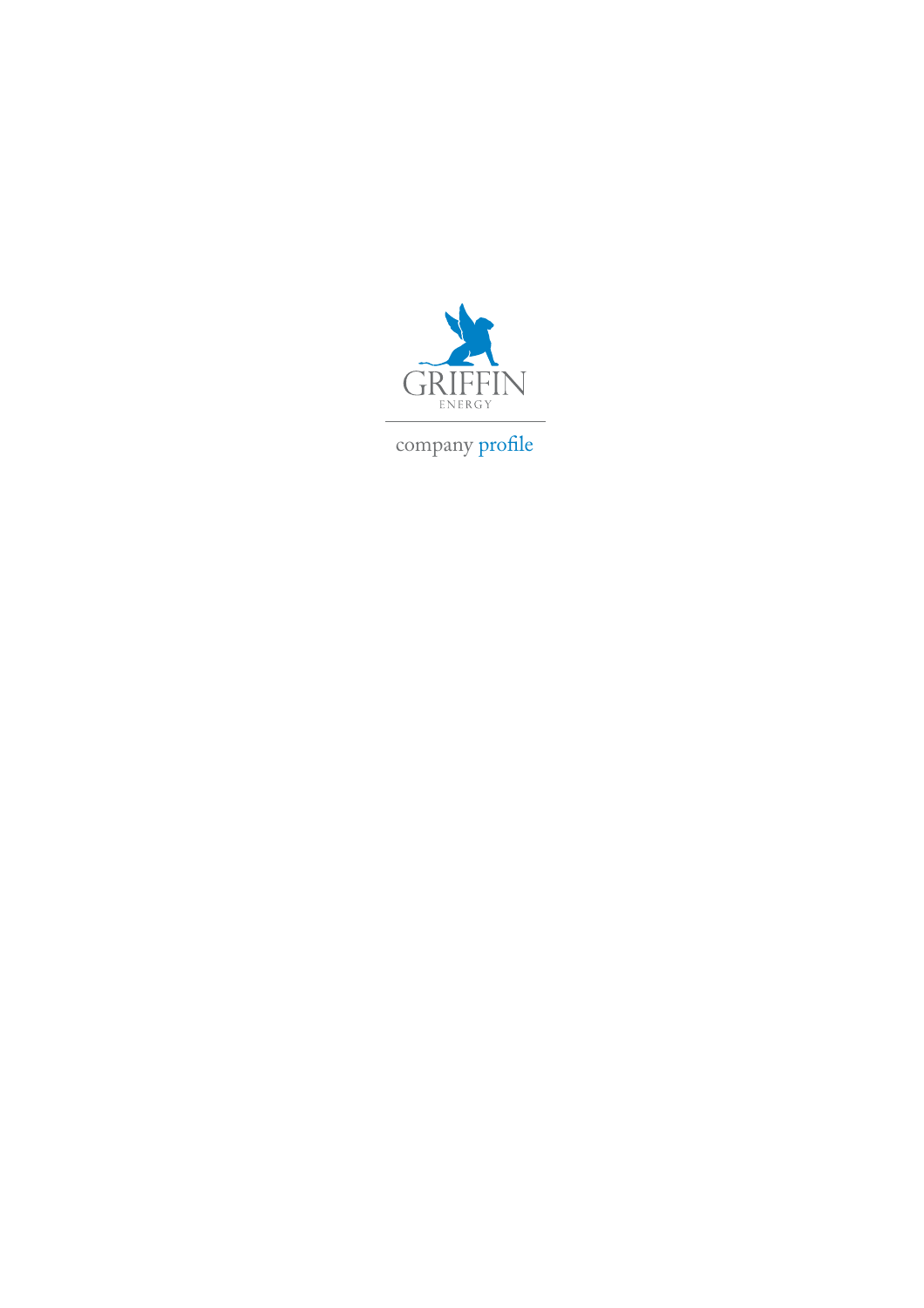



GRIFFIN ENERGY

Griffin Energy is an international company with offices worldwide. Our main operations are managed by our offices in Sana'a, Yemen and in Dubai, UAE. As part of the Griffin Group, Griffin Energy has established itself as a major international company in the oil and gas industry, with extensive experience in oilfield services and project management in remote locations and challenging environments. Aman company in the on this gas industry, while extensive experience in omnergy vices and project management

## **Griffin Energy provides the following services: Griffin Energy provides the following services:**

• Oil and Gas Exploration and Development **s -ATURE !SSET 2EHABILITATION** • Oilfield Services: **s /IL AND 'AS %XPLORATION AND \$EVELOPMENT** *s* **111 122 132 132 132 132 132 132 132 132 132 132 132 132 132 132 132 132 132 132 132 132 132 132 132 132 132 132 132 132 132 132 132 132 132 132 1 Drilling and workover fluid services** Environmental services<br>  $\frac{1}{2}$  $\frac{1}{2}$  and workover

Well testing and early production facilities

- **Energy Trading blue Sondership with Forage Sonde)**
- Engineering, Design and Construction Services
- **• SESIGNATION ESIGNATION 3ERVICES • 3ERVICES**
- **Security Services for Oil and Gas Assets S EXIGNERING AND AND 3ERVICES**

#### **/IL AND 'AS %XPLORATION AND \$EVELOPMENT Oil and Gas Exploration and Development**

Sharyoof field where oil was discovered in December 2001. The facility is designed to process 25,000 bopd and  $\frac{1}{\sqrt{2}}$  sharpoont in  $\frac{1}{\sqrt{2}}$  is designed to process 25,000 bopd and 150,000 bopd and 150,000 bopd and 150,000 bopd and 150,000 bopd and 150,000 bopd and 150,000 bopd and 150,000 bopd and 150,000 bopd and 150,000 150,000 bwpd and includes oil and water separation vessels and storage tanks. There is also access to the dedicated export pipeline leading to the collection point at the Nexen operated Masila CPF. This connects directly to the Ash Shihr terminal in the Gulf of Aden. Griffin Energy is a successful founding partner of DOVE Energy in Yemen. Dove Energy develops and operates the bwpd and includes oil and water separation vessels and storage tanks. There is also access to the dedicated export pipeline

# **Griffin Energy provides the following services Griffin Energy provides the following services Griffin Energy provides the following services**

- Reservoir studies
- Reservoir studies
- Field development plans  $\mu$  studies d development plans
- Work programs and operations management
- Financing and finance planning  $\overline{C}$  and  $\overline{C}$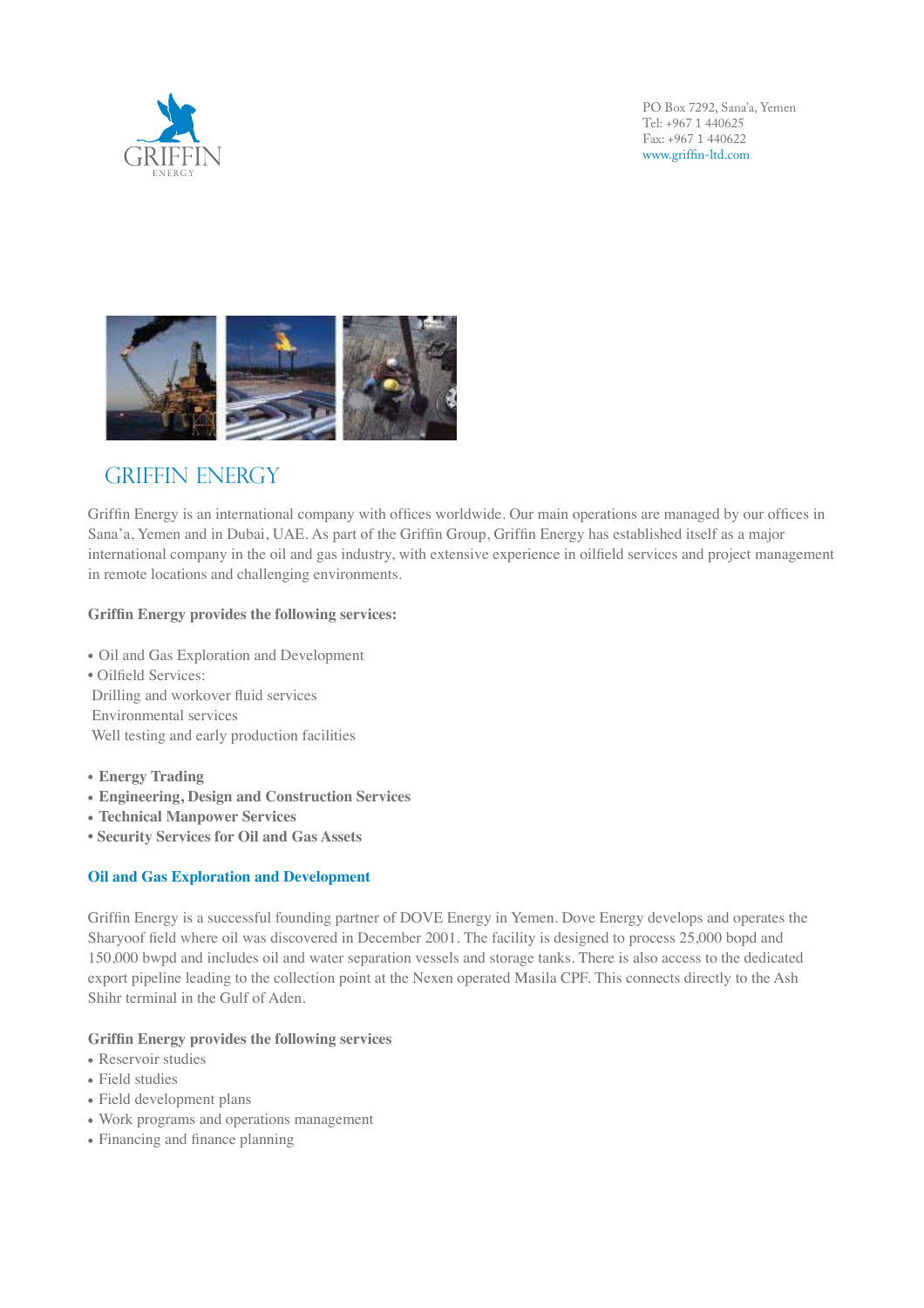

## Griffin Energy provides the following:

### **Drilling and completion fluid services**

- Completion fluid filtration
- $\bullet$  Flui
- Mu
- 
- $\bullet$  Flui

**Environment** 





- Filtration of produced H2O
- Vessel and production tank cleaning
- Feasibility studies Site assessment
- Oil waste management and disposal facilities
- Soil remediation Amman, Jordan, Sanat of the NT&S Energy Group and in Dubai, UAE. As part of the NT&S Energy Group and the Group and the Group and the NT&S Energy Group and the Group and the Group and the Group and the Group,  $\alpha$

## Well testing and early production facilities **Energy has established its extensive extensive extensive extensive extensive extensive extensive extensive extensive extensive extensive extensive extensive extensive extensive**

- Production testing **in the service management in remote location**
- Well clean-up
- Wen crean up<br>• Extended well testing
- $\bullet$  Data acquisition and interpretation
- **•** Fluid sampling and analysis
- $\bullet$  Early production facilities:
- Fit for purpose set-up

Design and manufacturing capabilities in Romania  $\mathcal{L}_{\text{total}}$   $\mathcal{L}_{\text{total}}$ 

Build-operate-transfer

Operations and maintenance

 $F$ lexible commercial models

## **ased hole logging services:**

- **Gamma ray / CCL**
- $\bullet$  Radial cement bond tools (RBT)
- Multifinger imaging tool (MIT) and magnetic thickness tool (MTT)
- Pulse neutron neutron (PNN) tool
- Production logging tool (PLT)
- Free point indicator

## **Open hole logging services:**

- Resistivity  $\ell$  ding to the Nexen operator point at the Nexen operator  $\ell$
- $\bullet$  Porosity
- Density **Griffin Energy provides the following services**
- Caliper
- Dip logging
- Perforation services:
- Size from 1  $9/16$ " to 7" guns
- $\bullet$  TCP  $\bullet$  Electric line casing guns
- Text Electric line clusing gains
- Tubing cutters
- String shot back off
- Protect firing system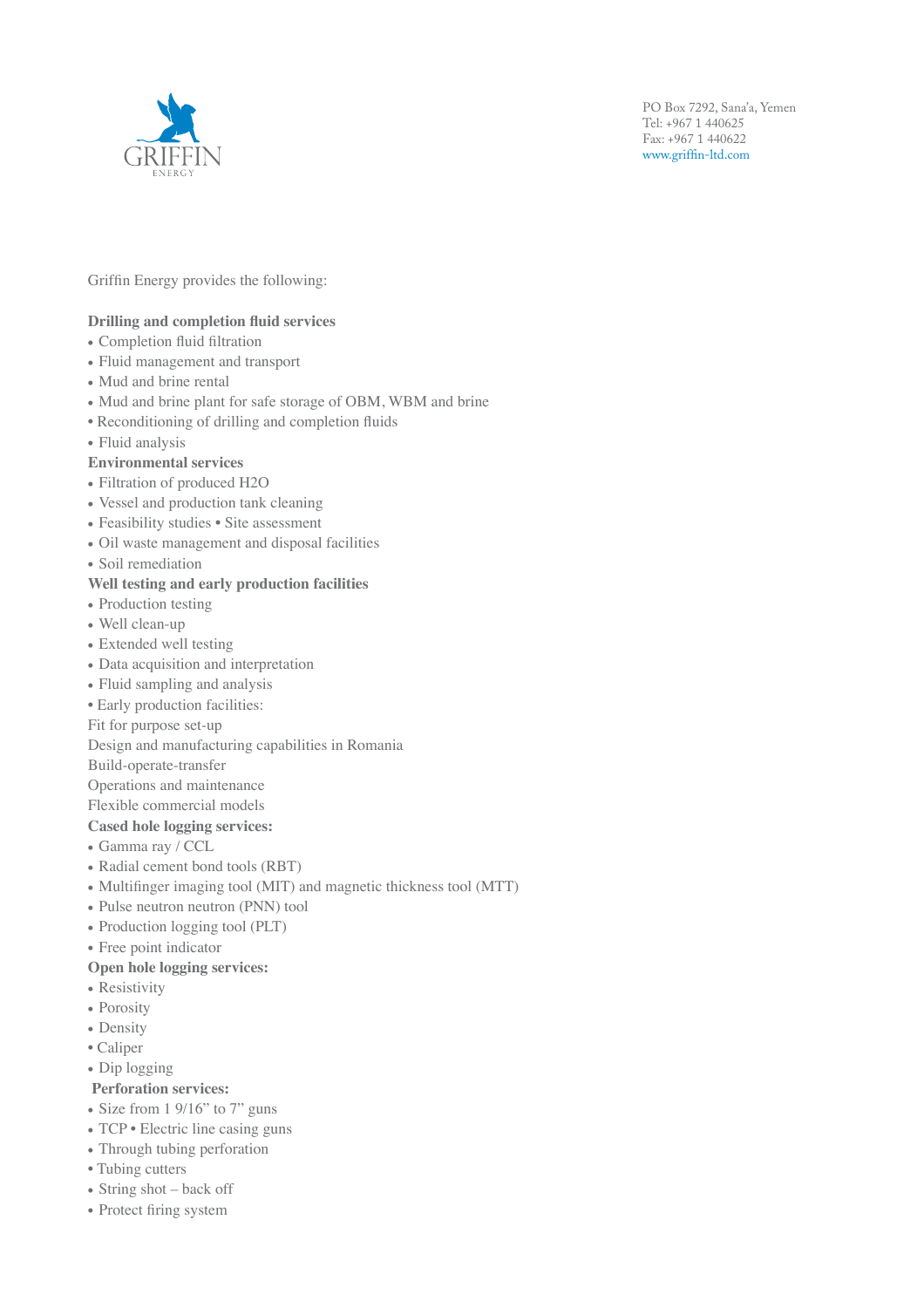

## EnergyTrading

Griffin Energy Ltd. has formed strong partnerships with global market leaders in international energy trading. Griffin Energy specializes in international energy trading and has an extended global network serving most of the

- 
- Key  $\varepsilon$
- 
- 



recognized participants in the industry. Private companies and government agencies use its Inventory Management Service to optimize the value of the value of the value of the value of the value of the value of the value of the value of the value of the value of the value of the value of the value of the value of the value of the val

• Direct supply of the full products range, from contact the full products of the full products, including

• Physical oil trading, matched by activity in the swaps market to counterbalance the price volatility existing in these markets ets<br>Griffin energy energy and a series

- Providing clients with hedging and price management solutions
- Refinery processing and downstream activities, including storage and marketing
- Inventory management
- Storage and storage facilities
- Shipping  $\sum_{n=1}^{\infty}$
- Price risk management
- The Fish management<br>• Asset development

## **Engineering, Design and Construction Services**

Griffin Energy Construction is an ISO9001:2000 company and is one of the fastest growing construction companies in Yemen. Since 1992 the company has catered specifically to the growing demand for quality project implementation in the oil and gas industry. Griffin Energy has emerged as a successful contractor in the field of electrical, instrumentation, control, process engineering, civil construction and electro-mechanical installations, from FEED to commissioning and  $start-up.$ a gas muusu y. Oririni Energy nas emergeu as a successiul co

The client base includes recognized oil and gas companies.

Griffin Energy has partnered with major engineering companies such as Petrostar SA on design and engineering projects. Griffin Energy also worked with MW-OCS on the design and supply of fully assembled and tested skid mounted modular production and processing equipment. Projects include desalters, dehydrators and various oil, gas and water separation processes, all with leading suppliers focused on bringing the best products, technology and service to Yemen. Griffin is also the exclusive partner in Yemen of WorleyParsons, the leading provider of professional services to the energy, resource and complex process industries

Griffin Energy Construction is now proud to be a full service Engineering, Procurement and Construction Management (EPCM) company, providing quality project management, process design, engineering, procurement and construction management expertise to the oil and gas sector. Our expertise includes:

- Process Engineering
- Project Controls
- Mechanical Engineering
- Rotating Equipment
- Pressure Vessels
- Heat Transfer
- Electrical Engineering Instrumentation/Controls
- Civil Engineering
- Piping Engineering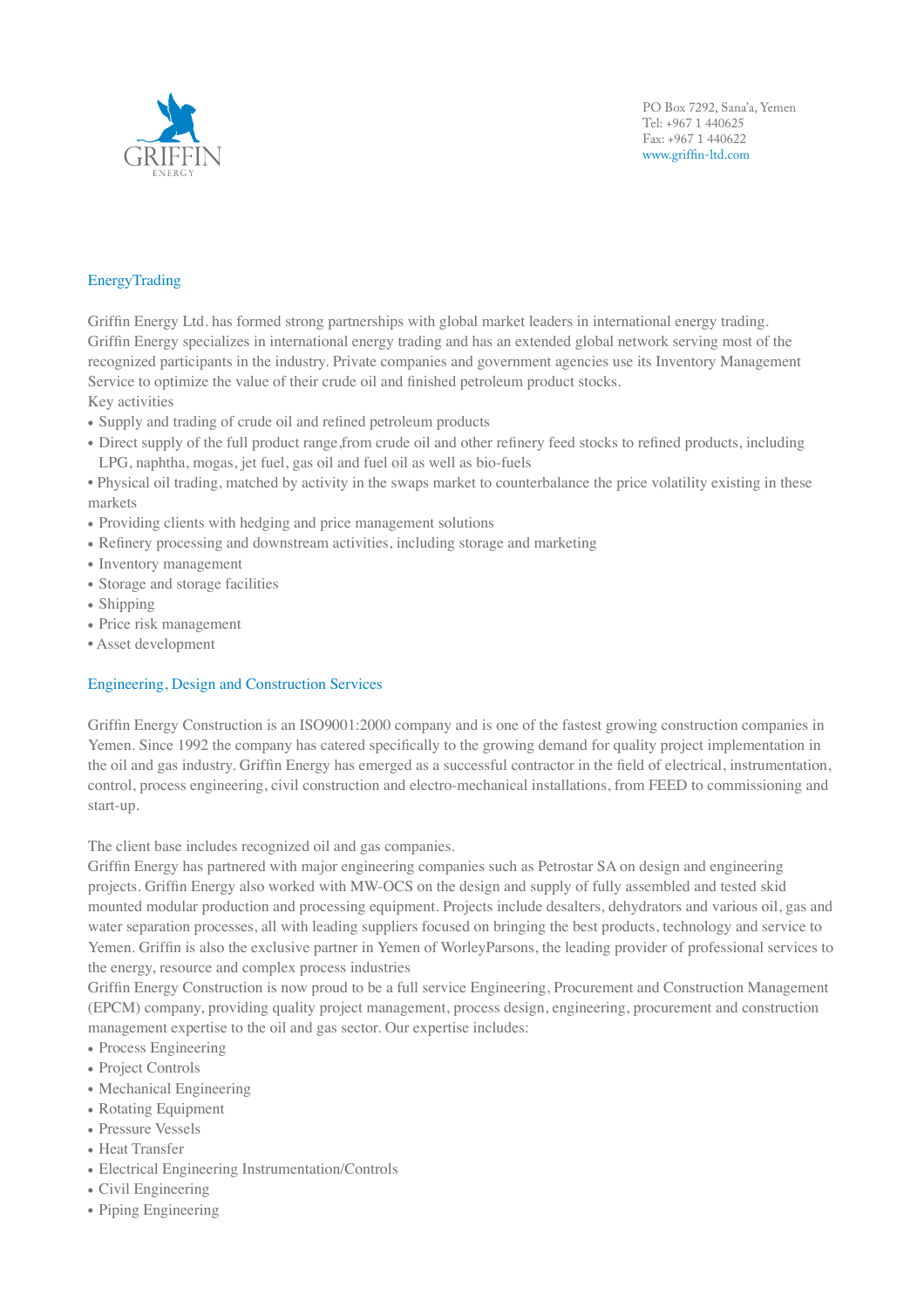

- Piping Stress Analysis
- Project Management/Scheduling
- Estimating Construction Management
- Site Inspection/Shop Inspection
- Saf $\epsilon$
- 
- $\bullet$  CA

Our p



- Well site preparation and decommissioning
- Oil and gas production facilities.
- On and gas production racinties.<br>• Oxygen and nitrous oxide gas plants
- Electro-mechanical installations Griffin Energy is an international company with offices worldwide. Our main operations are managed by our offices in
- Electrical instrumentation and controls
- Erection of process plants and steel structures
- Erection of electrical substations, switchgears control panels and distribution boards
- Plant rooms and pumping stations **Griffin Energy provides the following services:**

As of January 2007, Griffin Energy Construction has a workforce of more than 350. It owns, operates and maintains a complete fleet of vehicles to service and support construction activities. Ancillary equipment and machinery is also available. Griffin Energy Construction has workshop facilities to service, repair and maintain equipment.

#### Technical Manpower Services  $\mathbf{F}$

Griffin Energy is an experienced provider of manpower services, recruiting for all levels of expertise in the oil and gas industry. Griffin Energy brings extensive experience and expertise to the manpower sector in Yemen.  $\mu$  and  $\mu$  performed provider of manpower services,  $\mu$ 

 $Key$  strengths:

- Extensive knowledge of the oil and gas industry
- **•** Extensive experience in Human Resource Management

Key services:  $S_{\rm F}$  field where  $S_{\rm F}$  is december 2001. The facility is designed to process 25,000 boxd and 150,000 boxd and 150,000 boxd and 150,000 boxd and 150,000 boxd and 150,000 boxd and 150,000 boxd and 150,000 boxd and 15

- · Global staffing services, international and national candidates, including a pre-screened candidates database
- Technical experts
- Executive search
- Consulting services for legal and immigration services **Griffin Energy provides the following services**
- Assistance with residence and work permits
- VIP airport transfers, travel assistance and transportation

#### Security Services for Oil and Gas Assets s &INANCING AND lNANCE PLANNING

Griffin Energy provides corporate clients in the oil and gas industry with professional security services for its investment projects. Griffin Energy devises and implements solutions for clients' complex security issues, often in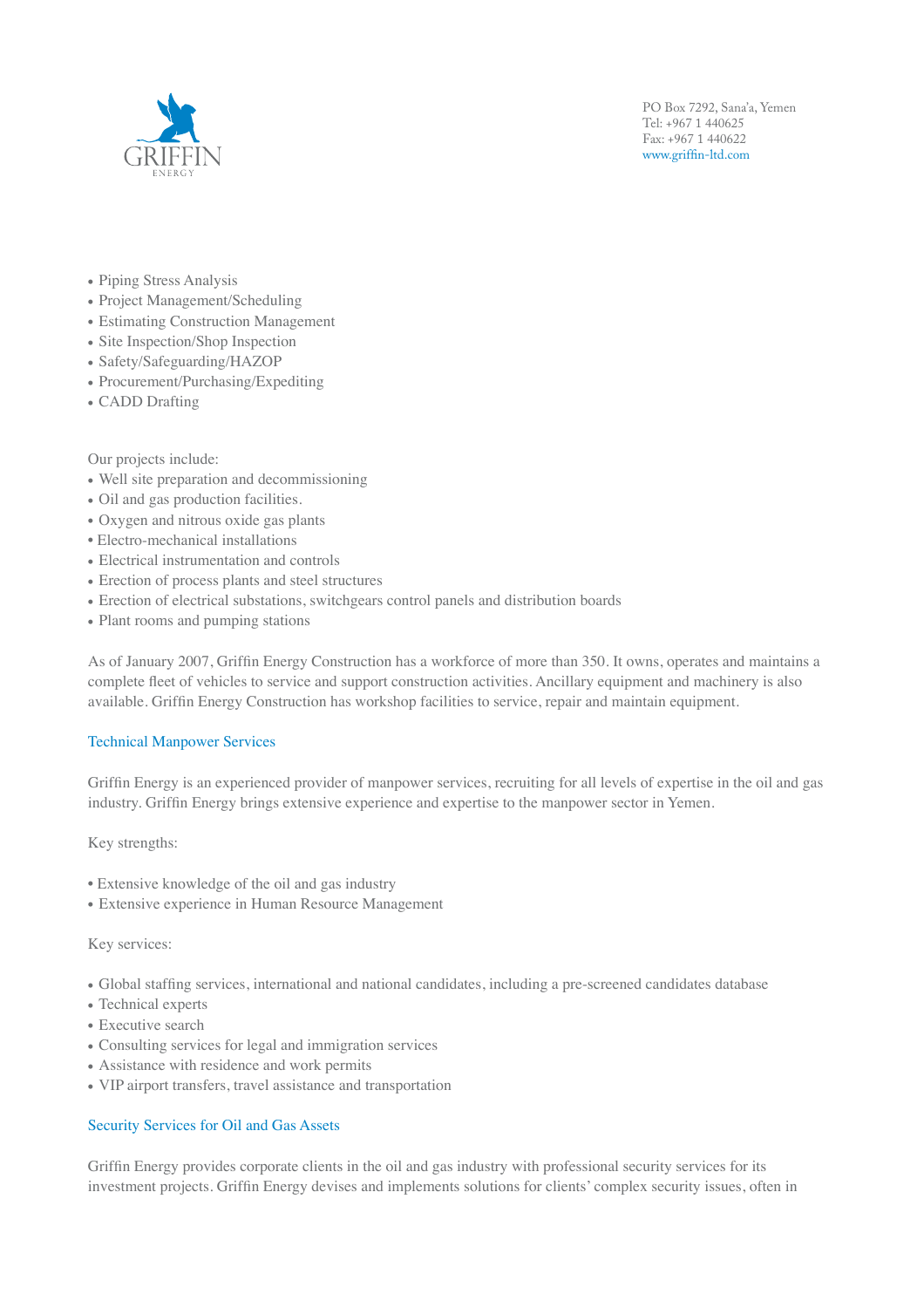

challenging and remote locations. Griffin Energy has established a reputation as the leading provider of defensive and protective security services in Yemen.

### **Our services include:**

• Exp  $\bullet$  Priv

• Full turn-key security operations for clients in the oil and gas industry • Risk management consultancy for strategic and operations  $\mathbb{R}$  and  $\mathbb{R}$  and  $\mathbb{R}$  security solutions



• Protective security and  $\mathbb{R}$  for other security and pipeline projects

- Personal security, VIP security escorts and close protection
- Training and consultancy
- Security equipment, technology, security installations and access control
- Surveillance and air support with offices with our management of  $\mathcal{L}$
- Medical support services

A typical Griffin Energy security team has international staff with extensive regional and operational experience. This team is supported by key local national management and local security professionals, ensuring that international standards are combined with essential local insight, access and knowledge. **Griffin Energy provides the following services:**

## $\alpha$  **Dur Customers**

•

Griffin Energy has a diverse portfolio of customers in the oil and gas industry. Private clients, public companies and government agencies worldwide select Griffin Energy as their partner in the most challenging and complex projects. Although each client has unique needs and goals, they return to Griffin Energy because of our reputation for reliability. Our experience includes assignments in Yemen, Libya, Morocco, Egypt, Algeria, Jordan, Iraq, Saudi Arabia, UAE, Oman, Sudan, Kenya, Tanzania, Bangladesh, Pakistan and Afghanistan. each chem has unique needs and goals, they fem in to Orman

We are proud of the fact that many of our clients come back to Griffin Energy or have been referred to us by satisfied clients. We have a proven reputation for on time delivery within budget. With several hundred successful projects, we have the experience, resources and credentials to meet the most demanding requirements.

 $\overline{\text{Our client portfolio includes:}}$ Baker Hughes ! ! ! ! Petro-Canada Daewoo Group Punj Lloyd Dove Energy  $YLNG$ Hunt Oil SKEC IPW ! ! ! ! ! ! TDD **JGC Corporation Technip** Kellog, Brown & Root ! ! ! Total Kogas **Example 28 WAHA Oil Company** Woodside Australian Energy Wintershall RWE **PROGRAMS** Yemgas Oxy YGC Friendling Energy is a successful found of DOVE Energy in Section 2. The DOVE Energy in Section 2. The DOVE Energy of DOVE Energy in Section 2. The DOVE Energy develops and operation  $P$ oo Group and was discovered in December 2001. The facility is designed to process 25,000 boxd and 150,000 boxd and 150,000 boxd and 150,000 boxd and 150,000 boxd and 150,000 boxd and 150,000 boxd and 150,000 boxd and 150,0 bwd and water separation version version version version version version version version version version version version version version version version version version version version version version version version versi leading to the collection point at the Nexen operated Masila CPF. This connects directly to the Ash Shihr terminal in  $s$ Le Duc Muhibbah